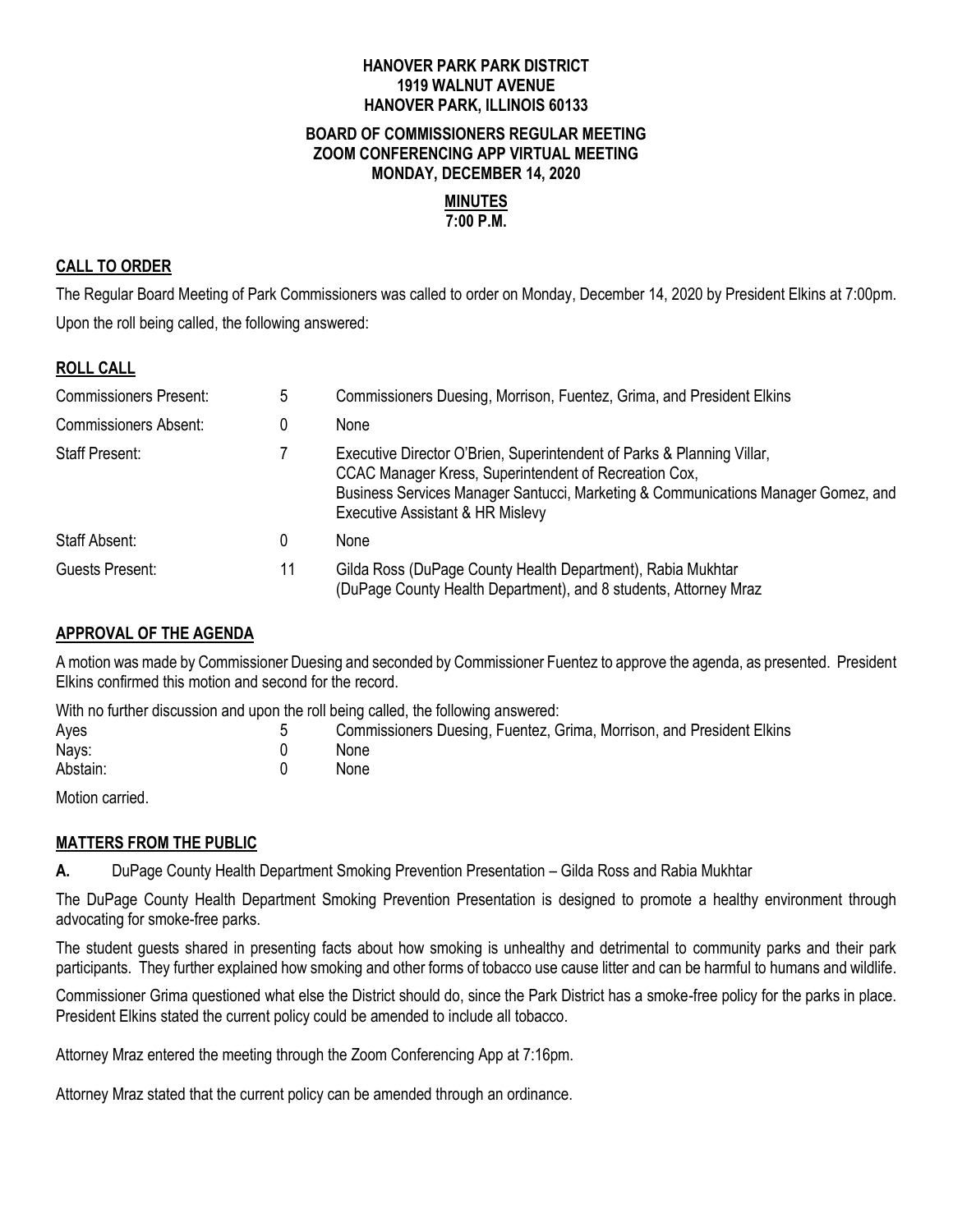## **LEGISLATIVE UPDATE**

Executive Director O'Brien stated that Tier 3 Mitigation is still in effect.

## **APPROVAL OF THE MINUTES**

A motion was made by Commissioner Duesing and seconded by Commissioner Grima to approve the 11-9-20 Workshop Meeting Minutes, and 11-23-20 Regular Board Meeting Minutes, as presented. President Elkins confirmed this motion and second for the record.

Executive Director O'Brien confirmed that tonight's Regular Board Meeting has workshop items included.

With no further discussion and upon the roll being called, the following answered:

| Ayes     | Commissioners Duesing, Morrison, Fuentez, Grima, and President Elkins |
|----------|-----------------------------------------------------------------------|
| Nays:    | <b>None</b>                                                           |
| Abstain: | <b>None</b>                                                           |

Motion carried.

## **ATTORNEY'S REPORT**

Attorney Mraz confirmed that there was no new business to discuss regarding the Attorney's Report.

President Elkins asked Executive Director O'Brien to look into the issues Attorney Mraz is having with Zoom and to report back to Attorney Mraz.

## **TREASURER'S REPORT**

A motion was made by Commissioner Fuentes and seconded by Commissioner Duesing to accept the Treasurer's Report for the month ending November 30, 2020, as presented. President Elkins confirmed the motion and second.

Manager Santucci reported that the District has received approximately \$530 in interest for the month, also that 76% of tax revenues are received with the next influx in March. She further reported that the 2020B and 2020C Bond debt schedules have been added to the long-term debt schedule.

With no further discussion and upon the roll being called, the following answered:

| Ayes     | Commissioners Duesing, Morrison, Fuentez, Grima, and President Elkins |
|----------|-----------------------------------------------------------------------|
| Nays:    | <b>None</b>                                                           |
| Abstain: | <b>None</b>                                                           |
|          |                                                                       |

Motion carried.

## **COMMITTEE REPORTS**

**A. Finance –** Statement of Cash Receipts and Disbursements (May 1, 2020 through November 30, 2020)

A motion was made by Commissioner Fuentes and seconded by Commissioner Duesing to accept the Statement of Cash Receipts and Disbursements May 1, 2020 through November 30, 2020, as presented. President Elkins confirmed this motion and second for the record.

Manager Santucci reported that at 7 months into the fiscal year the Corporate Fund has 71% of budget and 49% of expenses in, the Rec Fund has 59% of revenues and 43% of budgeted expenditures in, CCAC Fund has 48% of revenues and an expenditure deficit. CCAC indoor tennis lessons and CCAC revenues continue to exceed revenue goals. Rec continues to be heavily impacted by COVID-19 restrictions in Mitigation Tier 3. She concluded by reporting that the District has budgeted through the pandemic and the actuals are as expected under the circumstances.

With no further discussion and upon the roll being called, the following answered:

| Ayes     | Commissioners Duesing, Morrison, Fuentez, Grima, and President Elkins |
|----------|-----------------------------------------------------------------------|
| Nays:    | None                                                                  |
| Abstain: | None                                                                  |
|          |                                                                       |

Motion carried.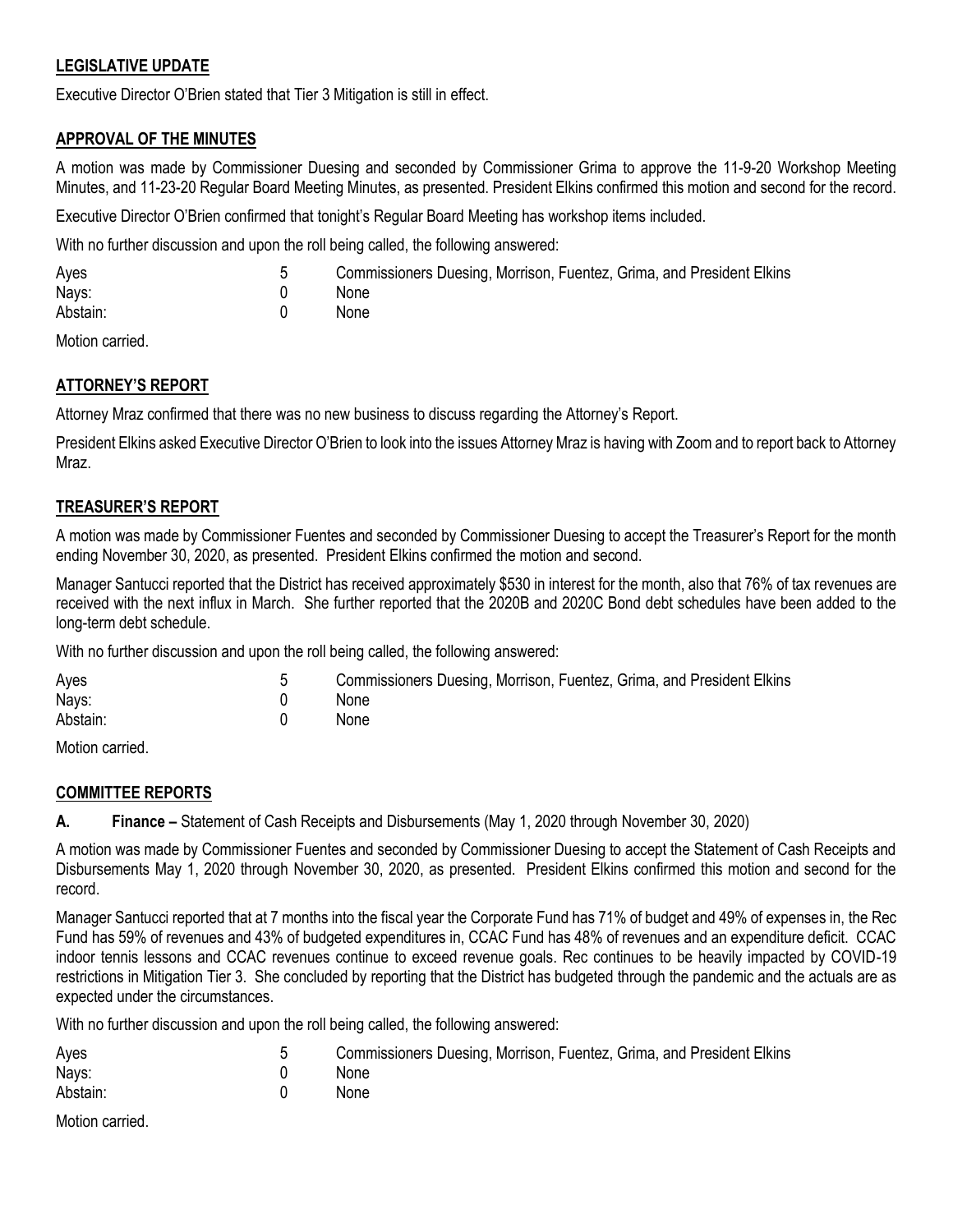## **WARRANT**

A motion was made by Commissioner Fuentez and seconded by Commissioner Duesing to approve Warrant #20-21-08 for the month ending November 30,2020 covering check numbers 80471-80497 from the Payroll Checking Account in the amount of \$117,787.15 and check numbers 63131-63216 from the General Corporate Checking Account in the amount of \$358,457.31 for a Grand Total Warrant in the amount of \$476244.46 President Elkins confirmed this motion and second for the record.

Commissioners Duesing, Morrison, Fuentez, Grima, and President Elkins

With no further discussion and upon the roll being called, the following answered:

| Ayes     | 5 | Comr |
|----------|---|------|
| Nays:    |   | None |
| Abstain: |   | None |

Motion carried.

### **UNFINISHED BUSINESS**

## **A. Review December 2020 Staff Report**

Executive Director O'Brien reminded the Commissioners attending the State Conference to let him know what packages they would like by January 8. President Elkins confirmed he will attend the full conference. President Elkins asked how CCAC programs are running and CCAC Manager Kress explained they do 1-on-1's across the courts.

### **B. Review Park Inspections**

Superintendent Villar stated there was nothing to report.

### **C. Capitol Projects Renovations and Updates**

Manager Santucci explained the Priority and Location Reports are exactly the same, so included only the Priority Report in the Board packet. In the report there are some updates to the Ahlstrand Renovation Project. Commissioner Duesing asked if a small extension of East Harbor Park, from the park to County Farm Road, is Park District property.Executive Director O'Brien confirmed that it is and is included in the renovation specs.

Superintendent Cox gave an update on the status of the Ahlstrand renovations. She reported that the flooring has been started, bathrooms and kitchen are completed, with everything expected to be finished this week. She added that staff has seen children at play on the new playground.

### **D. Monthly progress report on Executive Director initiatives**

Executive Director O'Brien gave a brief overview of each of the initiatives; reverse review template is completed and will be implemented in 2021, performance appraisal template is currently being updated with goals & objectives to be incorporated, organization chart has been completed, working on expanding the Foundation membership, identified 4 staff interested in promotion within the District and researching enrolling them in executive leadership coaching sessions.

## **E. Dome Update**

CCAC Manger Kress reported that the Dome has some divots in the courts, but the courts are still playable. Insurance will cover the repairs to be made sometime in 2021.

## **NEW BUSINESS**

**A.** Review and Motion to approve Ordinance #20-21-05 – An Ordinance Levying the Taxes of the Hanover Park District for it's Fiscal Year Beginning May 1, 2020 and Ending on April 30, 2021

A motion was made by Commissioner Duesing and seconded by Commissioner Fuentez to approve Ordinance #20-21-05, An Ordinance Levying the Taxes of the Hanover Park District for it's Fiscal Year Beginning May 1, 2020 and Ending on April 30, 2021, as presented. President Elkins confirmed this motion and second for the record.

With no further discussion and upon the roll being called, the following answered:

| Ayes     | Commissioners Duesing, Morrison, Fuentez, Grima, and President Elkins |
|----------|-----------------------------------------------------------------------|
| Nays:    | <b>None</b>                                                           |
| Abstain: | <b>None</b>                                                           |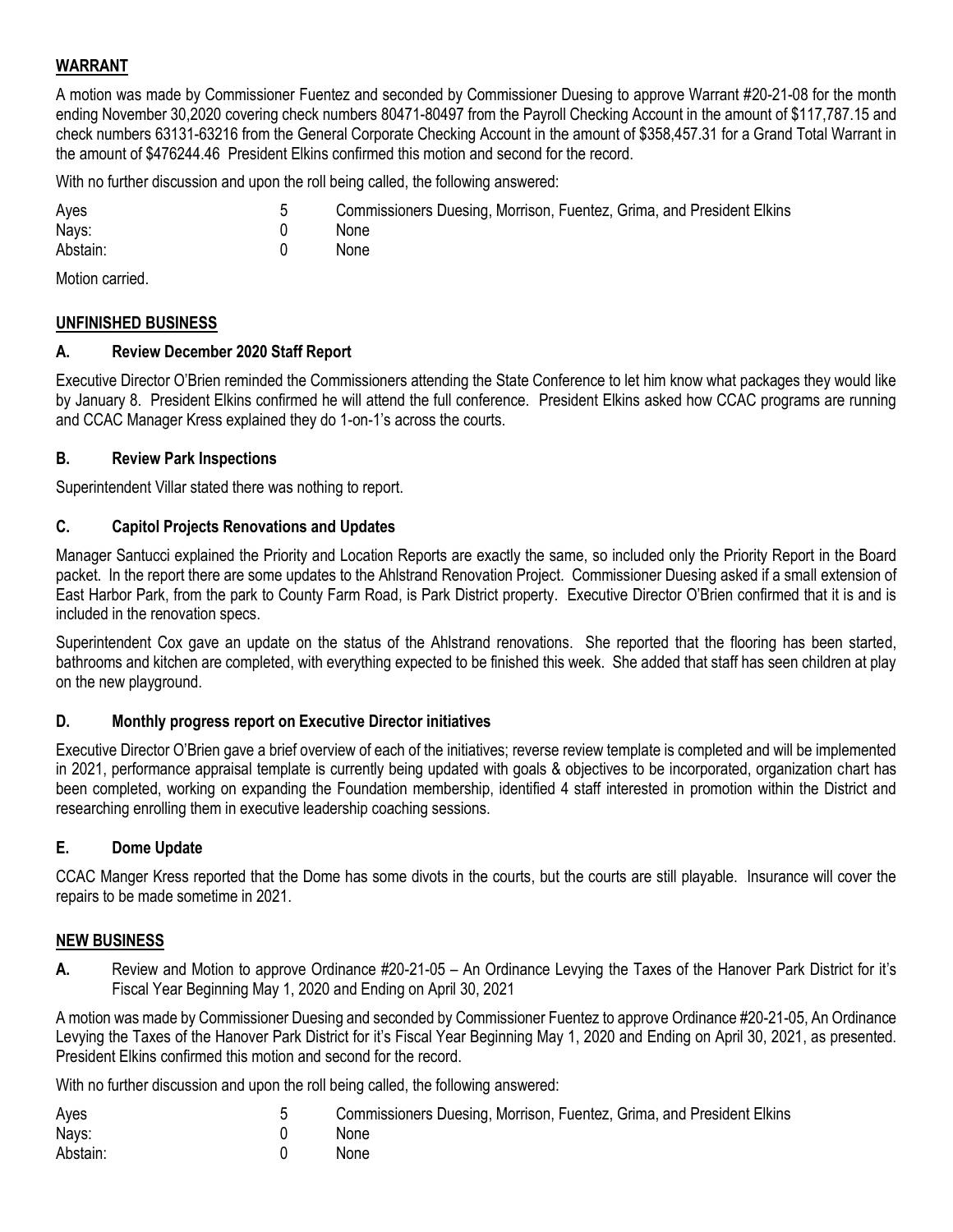Motion carried.

**B.** Review and Motion to approve Ordinance #20-21-06 – Ordinance Abating the Tax Hereto Levied for the Year 2020 to Pay the Principal of and Interest on General Obligation Park Bonds (Alternate Revenue Source), Series 2019B, of the Hanover Park Park District, DuPage and Cook Counties, Illinois

A motion was made by Commissioner Duesing and seconded by Commissioner Grima to approve Ordinance #20-21-06, An Ordinance Abating the Tax Hereto Levied for the Year 2020 to Pay the Principal of and Interest on General Obligation Park Bonds (Alternate Revenue Source), Series 2019B, of the Hanover Park Park District, DuPage and Cook Counties, Illinois as presented. President Elkins confirmed this motion and second for the record.

With no further discussion and upon the roll being called, the following answered:

| Ayes     | Commissioners Duesing, Morrison, Fuentez, Grima, and President Elkins |
|----------|-----------------------------------------------------------------------|
| Nays:    | <b>None</b>                                                           |
| Abstain: | <b>None</b>                                                           |

Motion carried.

**C.** Review and Motion to approve Resolution #20-21-24 – A Resolution in Recognition of Pearl Harbor Day and Honoring All Who Have Served in the United States Armed Forces

A motion was made by Commissioner Duesing and seconded by Commissioner Grima to approve Resolution #20-21-24, A Resolution in Recognition of Pearl Harbor Day and Honoring All Who Have Served in the United States Armed Forces, as presented. President Elkins confirmed this motion and second for the record.

Executive Director O'Brien read the Resolution verbatim. The District then thanked Superintendent Villar for his service.

With no further discussion and upon the roll being called, the following answered:

| Ayes     | Commissioners Duesing, Morrison, Fuentez, Grima, and President Elkins |
|----------|-----------------------------------------------------------------------|
| Nays:    | None                                                                  |
| Abstain: | None                                                                  |

Motion carried.

**D.** Review Independent Contractor Agreement with Wesley Buhr for tennis instruction and coaching services and motion to approve Resolution #20-21-25 – A Resolution Approving of the Independent Contractor Agreement Between the Hanover Park Park District and Wesley Buhr

A motion was made by Commissioner Duesing and seconded by Commissioner Grima to approve Resolution #20-21-25, A Resolution Approving of the Independent Contractor Agreement Between the Hanover Park Park District and Wesley Buhr. President Elkins confirmed this motion and second for the record.

CCAC Manager Kress thanked the Board for their pre-emptive approval allowing Wesley Buhr to begin tennis racquet re-stringing. He will begin teaching as soon as COVID-19 restrictions allow.

With no further discussion and upon the roll being called, the following answered:

| Aves     | Commissioners Duesing, Morrison, Fuentez, Grima, and President Elkins |
|----------|-----------------------------------------------------------------------|
| Nays:    | <b>None</b>                                                           |
| Abstain: | <b>None</b>                                                           |

Motion carried.

## **CORRESPONDANCE**

The Board received a sponsor thank you letter from the SLSF Celebrate Ability Gala for their donation and support.

# **OTHER**

President Elkins highlighted the following dates and items:

**A.** Park Board Commission Election Petition Filing Period – Monday, December 14,2020 until Monday, December 21, 2020 @5pm